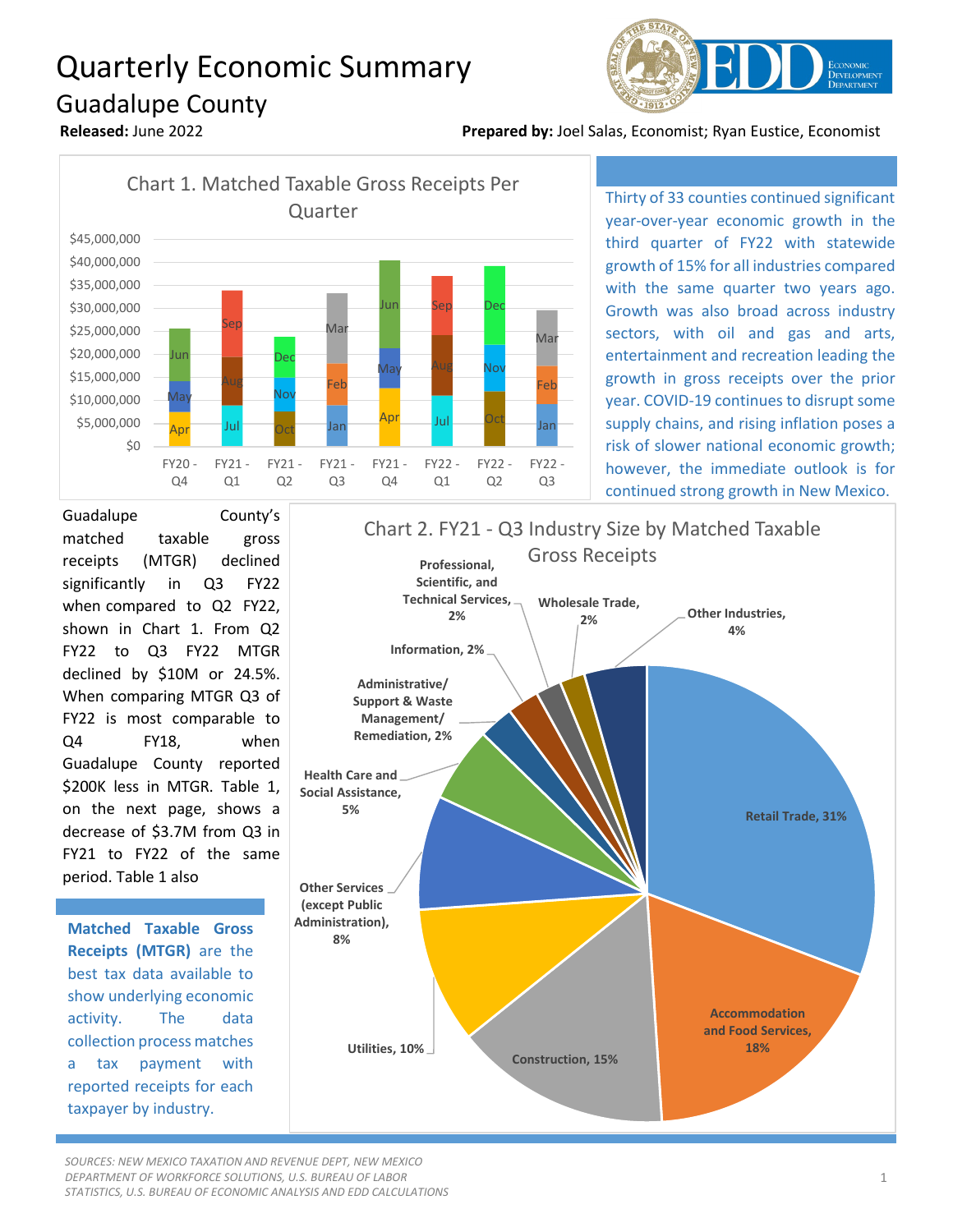## Quarterly Economic Summary Guadalupe County



| Table 1. FY22 - Q3 Matched Taxable Gross Receipts by Industry |   |                |                   |             |     |              |     |                 |  |
|---------------------------------------------------------------|---|----------------|-------------------|-------------|-----|--------------|-----|-----------------|--|
| <b>Industries</b>                                             |   | FY22 - Q3      | <b>YOY Growth</b> |             |     | YOY % Change |     | 2-Year % Change |  |
| <b>Accommodation and Food Services</b>                        | Ś | $5,364,536$ \$ |                   | 942,851     |     | 21%          |     | 51%             |  |
| Administrative/Support & Waste Management/Remediation         |   | 722,905        | Ŝ.                | 248,474     |     | 52%          |     | 112%            |  |
| Agriculture, Forestry, Fishing, and Hunting                   |   |                |                   | (47, 749)   |     | $-100%$      |     | $-100%$         |  |
| Arts, Entertainment, and Recreation                           |   | 4,146          |                   | (12, 810)   |     | $-76\%$ N/A  |     |                 |  |
| Construction                                                  |   | 4,509,099      | -S                | (6,018,588) |     | $-57%$       |     | $-40%$          |  |
| <b>Educational Services</b>                                   |   | 3,490          |                   | 1,163       |     | 50%          |     | $-74%$          |  |
| Finance and Insurance                                         |   | $31,131$ \$    |                   | 17.084      |     | 122%         |     | 1%              |  |
| <b>Health Care and Social Assistance</b>                      |   | $1,575,770$ \$ |                   | (362, 578)  |     | $-19%$       |     | $-33%$          |  |
| Information                                                   |   | 664,153        | -S                | 90,571      |     | 16%          |     | $-42%$          |  |
| Management of Companies and Enterprises                       |   |                |                   |             | N/A |              | N/A |                 |  |
| Manufacturing                                                 |   | 226,971        | Ŝ                 | (4,263)     |     | $-2%$        |     | $-30%$          |  |
| Mining, Quarrying, and Oil and Gas Extraction                 |   | 2,381          | -S                | $2,381$ N/A |     |              | N/A |                 |  |
| Other Services (except Public Administration)                 |   | 2,384,933      | -S                | 495,503     |     | 26%          |     | 56%             |  |
| Professional, Scientific, and Technical Services              |   | 534,654        | -S                | 234,552     |     | 78%          |     | 75%             |  |
| <b>Public Administration</b>                                  |   |                |                   |             | N/A |              | N/A |                 |  |
| Real Estate and Rental and Leasing                            |   | 515,219        | S                 | (96, 130)   |     | $-16%$       |     | $-4%$           |  |
| <b>Retail Trade</b>                                           |   | $9,087,417$ \$ |                   | (58, 795)   |     | $-1%$        |     | 43%             |  |
| Transportation and Warehousing                                |   | 106,802        | S                 | (453, 432)  |     | $-81%$       |     | 220%            |  |
| Unclassified Establishments                                   |   | $417,284$ \$   |                   | 324,979     |     | 352%         |     | $-8%$           |  |
| <b>Utilities</b>                                              |   | 2,846,131      | -S                | 718,235     |     | 34%          |     | 109%            |  |
| <b>Wholesale Trade</b>                                        |   | 522,695 \$     |                   | 309,062     |     | 145%         |     | 348%            |  |
| <b>All Industries</b>                                         |   | 29,610,939     | -S                | (3,689,616) |     | $-11%$       |     | 14%             |  |

shows eight industries that reported a year-overyear (YOY) loss. The largest decline came from the construction industry, which posted a YOY decline of \$6M or 57%. The largest increase was reported by the accommodation and food services sector which posted YOY growth of \$942K or 21%.

Gross receipts tax (GRT) revenue collections decreased by \$127K, or 27.3%, from Q2 FY22 to Q3 FY22, shown in Chart 4. Over the last eight quarters GRT collections have averaged \$406K, which is \$67K less than the amount collected in Q3 FY22 (\$339K).



*SOURCES: NEW MEXICO TAXATION AND REVENUE DEPT, NEW MEXICO DEPARTMENT OF WORKFORCE SOLUTIONS, U.S. BUREAU OF LABOR STATISTICS, U.S. BUREAU OF ECONOMIC ANALYSIS AND EDD CALCULATIONS*

## Chart 3. Annual Total GRT Revenue Collections